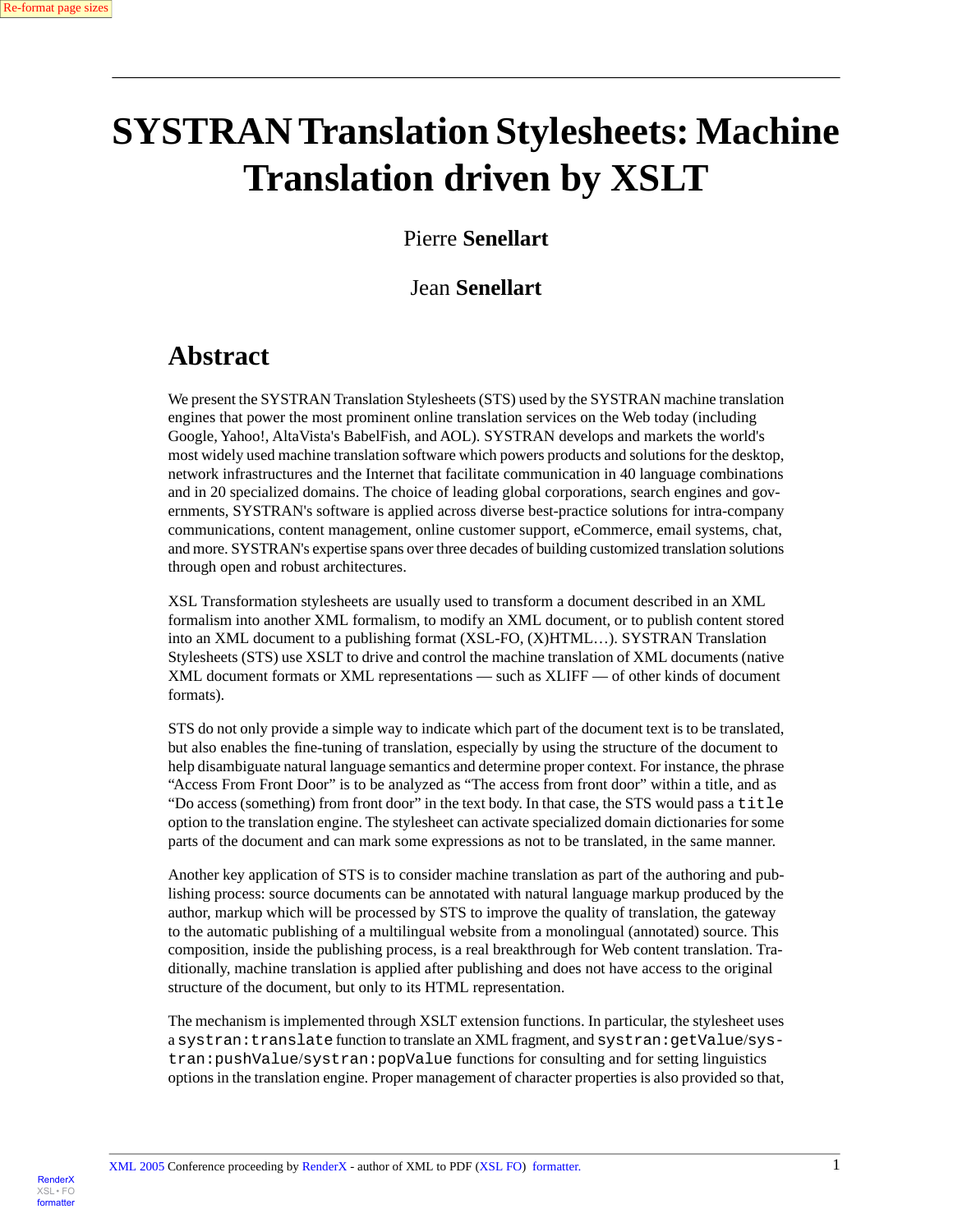for instance, the translation of a phrase in bold font will appear in bold font, even if the phrase has moved within the translated sentence.

This process is highly customizable by the addition of new templates into the stylesheets. Because the translation is driven by the document structure, it is easier to leverage this structure during the translation process and to keep it in the translated document, than with traditional document filters, which process the entire document linearly.

STS are part of SYSTRAN's commercial version 5.0 product line and are also used for and by specific corporate-customers.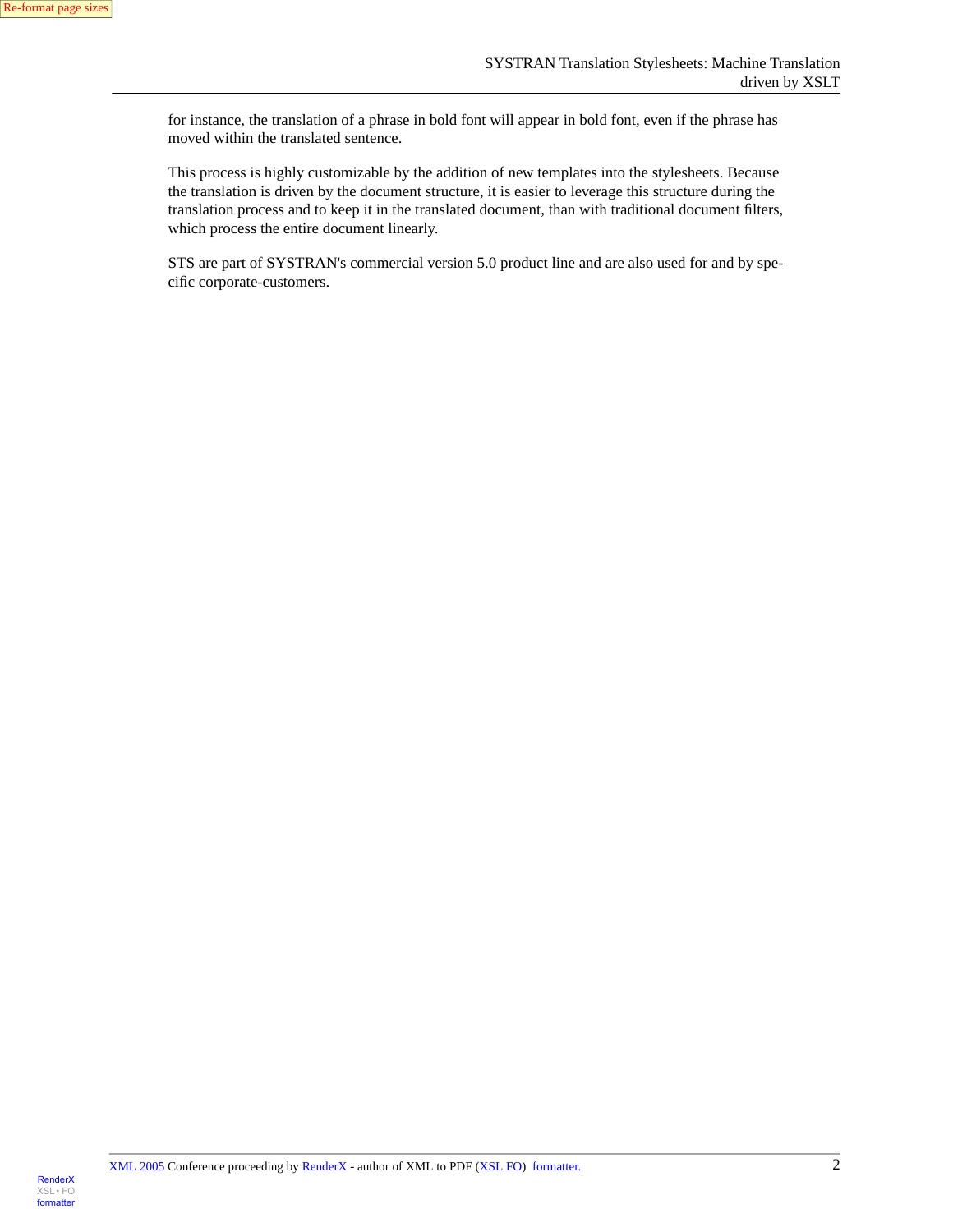## **Table of Contents**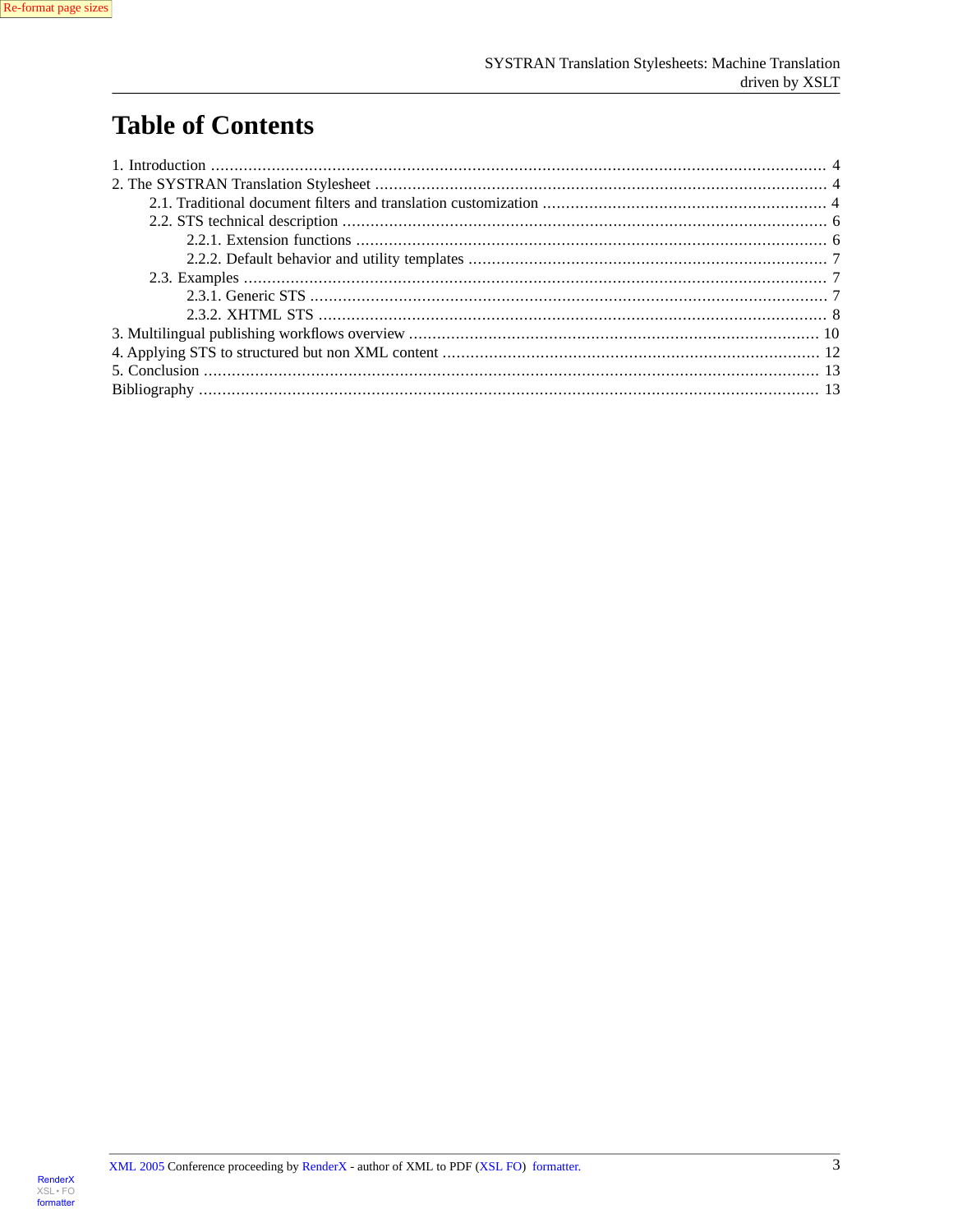

# <span id="page-3-0"></span>**1. Introduction**

The continuous expansion of the content available on the Web, combined with the internationalization of exchanges that the Web allows, increase the need for multilingual publishing. However, it is impossible to handle the voluminous amounts of short-life and specialized content (such as technical support documentation, news feeds…) in the traditional human localization workflow. Alternatively, machine translation (MT) provides on-demand translation with relatively low cost. MT usage has become common at different customization levels: from "raw" translation available for free on the Web's most popular portals, to highly customized translation for specific applications.

One facet of the "how to achieve quality translation" dilemma is how MT is integrated in the "multilingual publishing" workflow. Traditionally, this is done at a very late stage of the process, where MT engines need to cope with poorly structured content. We describe in this paper how the use of SYSTRAN Translation Stylesheets (STS) leverages document structure in an MT process: XSLT exposes the semantics underlying the document structure to the MT engine, subsequently improving the accuracy of MT rule selection, as well as facilitating the interaction with the author.

<span id="page-3-1"></span>We first provide a description of the SYSTRAN Translation Stylesheet and compare its advantages over classical document filters. We will also show how this new technology naturally introduces MT in the multilingual authoring and publishing workflow.

# **2. The SYSTRAN Translation Stylesheet**

<span id="page-3-2"></span>To understand the way the Translation Stylesheet operates, one needs first to understand how "traditional" document filtering functions and the means through which the translation process can be parameterized. The next section breifly describes this information, and is followed by how Translation Stylesheets are defined. We conclude this section with short examples that illustrate the power of the Translation Stylesheet driving the translation process.

## **2.1. Traditional document filters and translation customization**

With regard to MT engines, "filters" are in charge of extracting sentences from the source document and for rebuilding a target document with translated sentences. Once extracted, the sentences are sequentially processed "out of context" — in particular, it is impossible to know if a given sentence belongs to a specific part of the original document (as represented in [Figure 1, "Traditional document filter: sentences are extracted from the source document, translated](#page-4-0) [with unique global parameters, and re-injected in the target document"](#page-4-0)). Therefore, no local parameterization can be performed.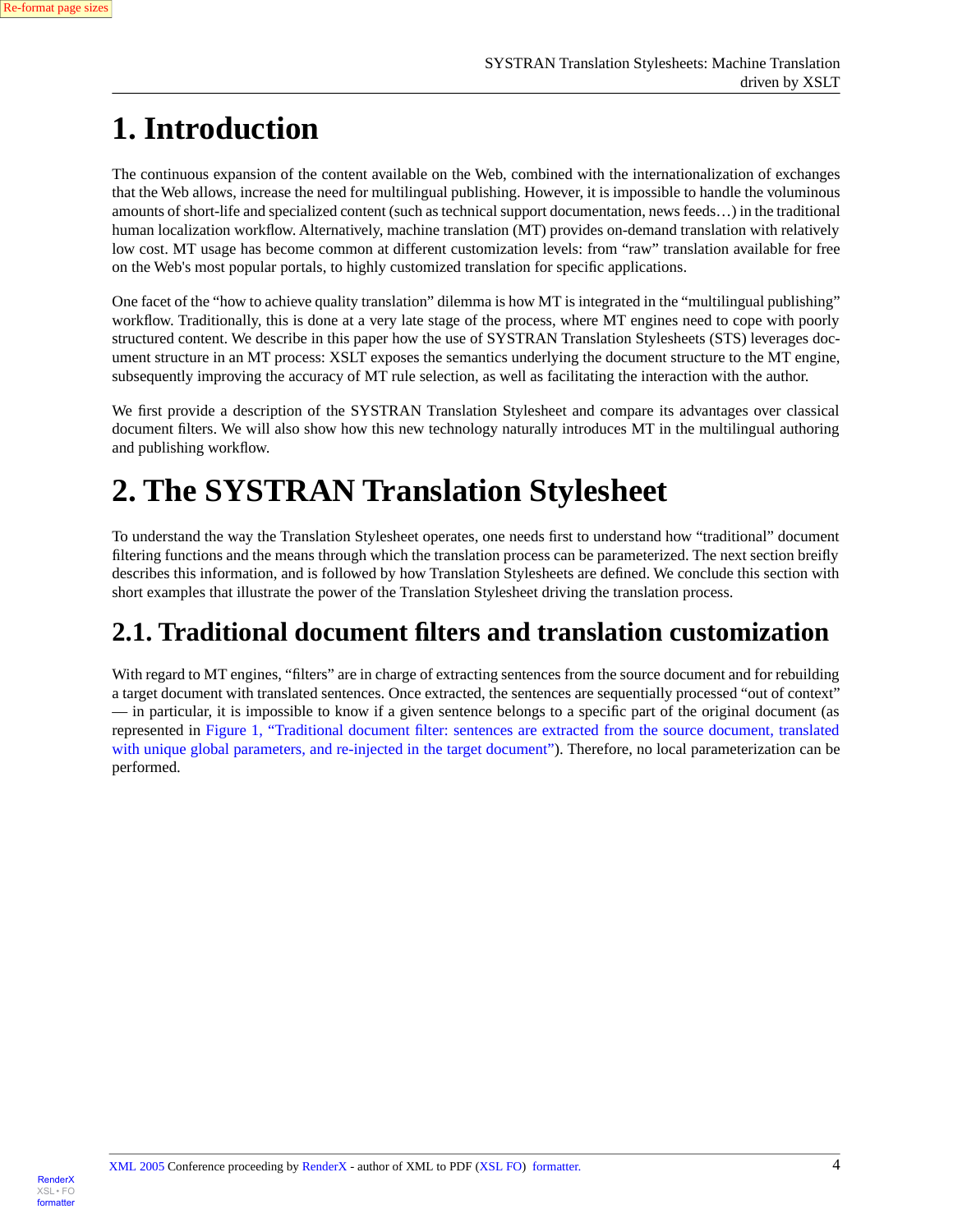#### SYSTRAN Translation Stylesheets: Machine Translation driven by XSLT

<span id="page-4-0"></span>

#### **Figure 1. Traditional document filter: sentences are extracted from the source document, translated with unique global parameters, and re-injected in the target document**

In such a workflow, the panel of available *translation parameters*, i.e. the different means through which one can customize the translation, include the following:

- selection of user-defined dictionaries changes the meaning of an expression according to a specific terminology.
- modification of linguistic parameters for instance, the way the imperative should be translated, the gender of a specific pronoun... Such options are represented by name/value pairs.

Additionally, the user can define DNT (*Do Not Translate*) expressions but this requires specific markup on the input text by the user.

It is important to note that the translation parameters in traditional document filters are *global* — each sentence of the corpus is translated with the same parameters since there is no way to differentiate sentences once they are extracted. Primary benefits from Translation Stylesheets are to use the XSLT language in order to modify locally translation options, to define dynamically DNT expressions and to introduce new types of parameterization.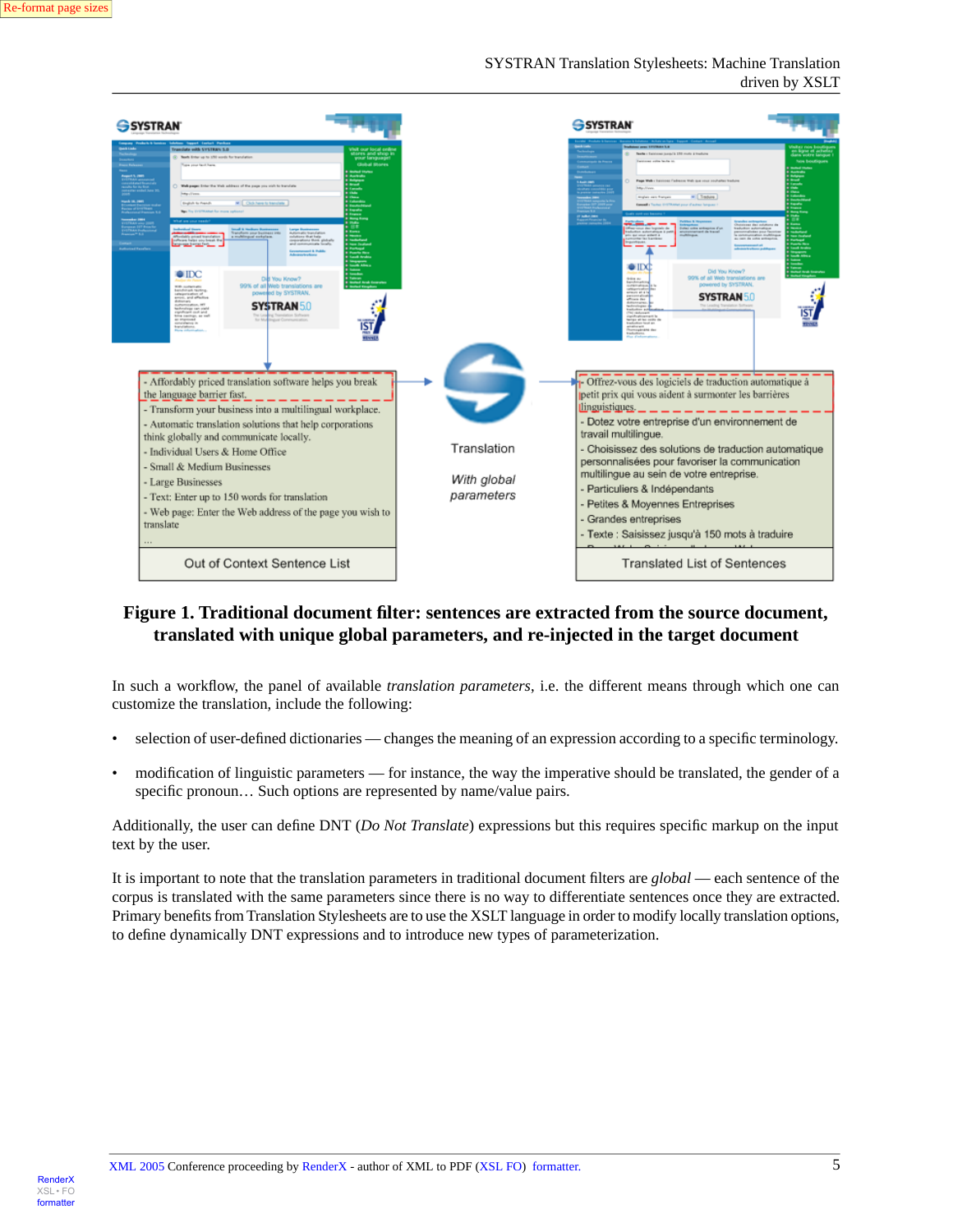

[RenderX](http://www.google.com/search?q=http://www.renderx.com&btnI=I%27m+Feeling+Lucky)

[XSL•](http://www.google.com/search?q=http://www.w3.org/Style/XSL&btnI=I%27m+Feeling+Lucky) FO formatte

## <span id="page-5-1"></span><span id="page-5-0"></span>**2.2. STS technical description**

### **2.2.1. Extension functions**

A SYSTRAN Translation Stylesheet (STS) is a standard XSLT 1.0 stylesheet <sup>1</sup> which uses the following extension functions (in a SYSTRAN namespace):

*node-set* translate( *nodeset* )

This function returns a translation of the node-set. The node-set must be a set of par (for *paragraph*) trees verifying the following DTD (attributes are not shown):

```
<!ELEMENT par (#PCDATA|mark|typo|tag)*> 
<!ELEMENT mark (#PCDATA|mark|typo|tag)*>
<!ELEMENT typo (#PCDATA|mark|typo|tag)*>
<!ELEMENT tag ANY>
```
- mark tags are used to provide additional local information (in input) to or to get additional feedback (in output) from translation engines.
- typo tags are used to indicate local character properties (e.g. bold font, hyperlinks...) so that these properties are reinserted in the translation result, at the proper location (following reordering of words).
- Everything inside a tag tag remains as is in the translation result.
- Every text content not inside a tag node is translated.

<span id="page-5-2"></span>[Example 1, "Sample Source Tree"](#page-5-2) displays a sample tree passed to the translate function, and [Example 2, "Translation from English to French of](#page-6-3) [tree from Example 1, "Sample Source Tree"](#page-6-3) ", the corresponding translation from English to French. Note that the ambiguous "boot" is not translated as a shoe, but as a technical term due to the mark set on the word.

### **Example 1. Sample Source Tree**

```
<par>
   <typo type="bold">Quick</typo>
   <mark
      action="set" type="domain"
     value="information_technology">boot</mark>!
   <tag>This <zorglub>will not be</zorglub> 
    translated.</tag>
</par>
```
 $1$ Actually, the EXSLT [\[EXSLT\]](#page-13-0) node-set extension function is needed; this requirement would be removed when switching to XSLT 2.0.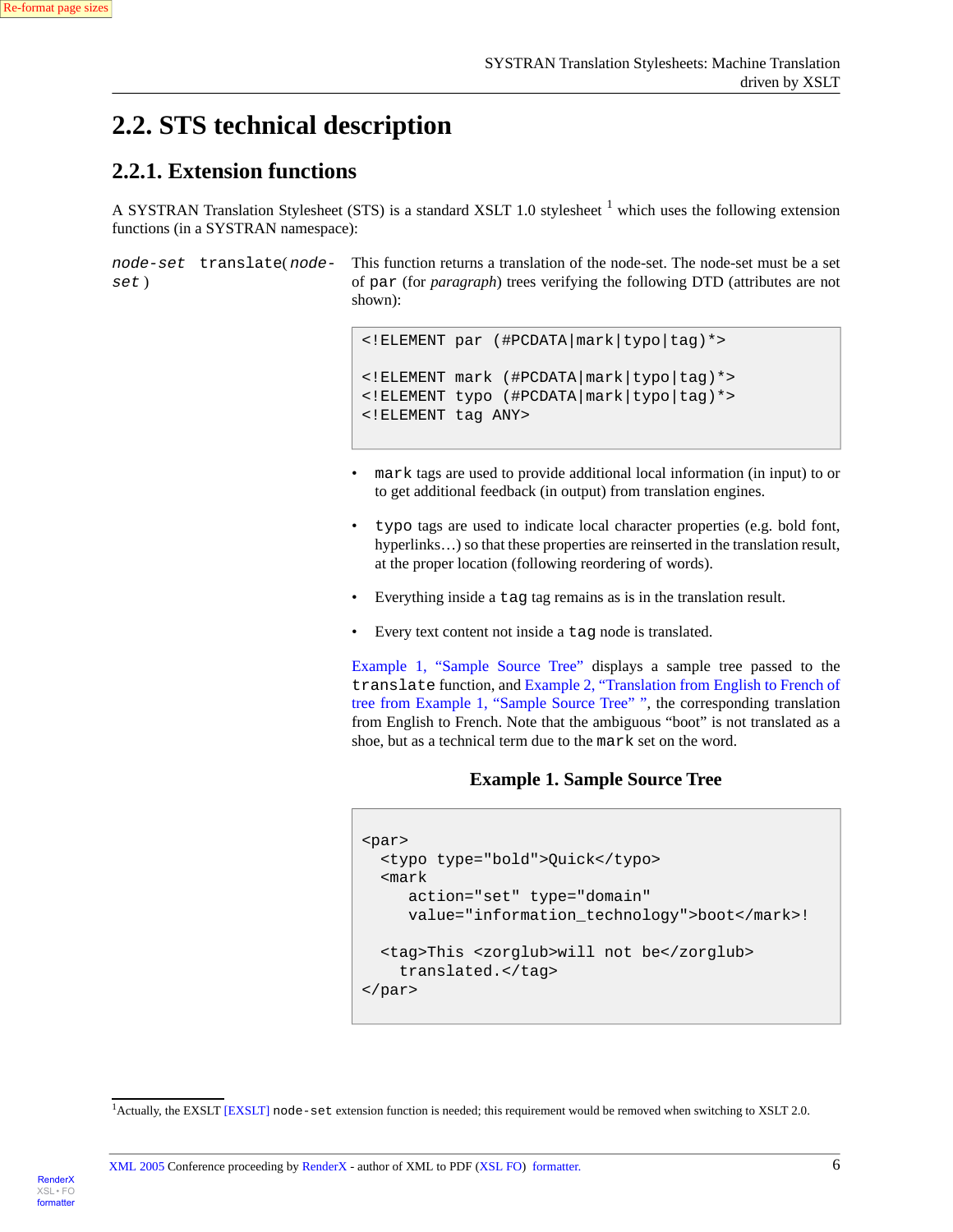<span id="page-6-3"></span>**Example 2. Translation from English to French of tree from [Example 1, "Sample Source Tree"](#page-5-2)**

```
<par>
   Démarrage <typo type="bold">rapide</typo> !
  <tag>This <foobar>will not be</foobar> translated.
  \langletag>
</par>
```

| getValue(string)<br>string        | Queries the value of the translation engine options. These can be general options<br>(like the current source and target languages), global linguistic options (such as<br>if "you" in English should be translated as informal "tu" or polite "yous" in<br>French) or even stylesheet-specific options set by the user. |
|-----------------------------------|--------------------------------------------------------------------------------------------------------------------------------------------------------------------------------------------------------------------------------------------------------------------------------------------------------------------------|
| void pushValue(string,<br>string) | Sends local options to the translation engine, such as requiring that, inside a<br>particular tag, every noun/verb ambiguity should be resolved as noun.                                                                                                                                                                 |
| void<br>popValue()                | popValue is the counterpart of pushValue: a stack of options is maintained<br>in the translation engine; the latest element added to the stack is removed on the<br>call of popValue. This mechanism allows for a very general management of<br>the span life of options sent to the translation engine.                 |

### <span id="page-6-0"></span>**2.2.2. Default behavior and utility templates**

To expedite the process of writing STS, utility templates are defined in a tools.xsl imported stylesheet. Additionally, tools.xsl defines the needed templates in order to use the following approach for writing STS stylesheets, by importing tools.xsl and benefiting of the natural *cascading* mechanism of XSLT. The next section presents present illustrations of these somewhat abstract rules.

- By default, nodes are browsed in document order and textual nodes are preserved and not translated.
- Nodes whose direct content should be translated should call a translate par template (or one of its variants).
- <span id="page-6-1"></span>• Inline elements (those which are descendants of nodes whose content will be translated) must define templates with the *preprocess* mode which, should produce mark, typo, tag according to the wanted behavior.
- <span id="page-6-2"></span>• *postprocess* mode should be defined for mark, typo, tag if some processing needs to be done to recover original structures.

## **2.3. Examples**

## **2.3.1. Generic STS**

[Example 3, "Generic STS for an XML data format with no mixed elements"](#page-7-1) shows a very simple STS which translates every text node of the XML document as a separate paragraph. This is enough to translate an XML document with no mixed elements. This stylesheet can be refined to handle some kinds of tags in a special way.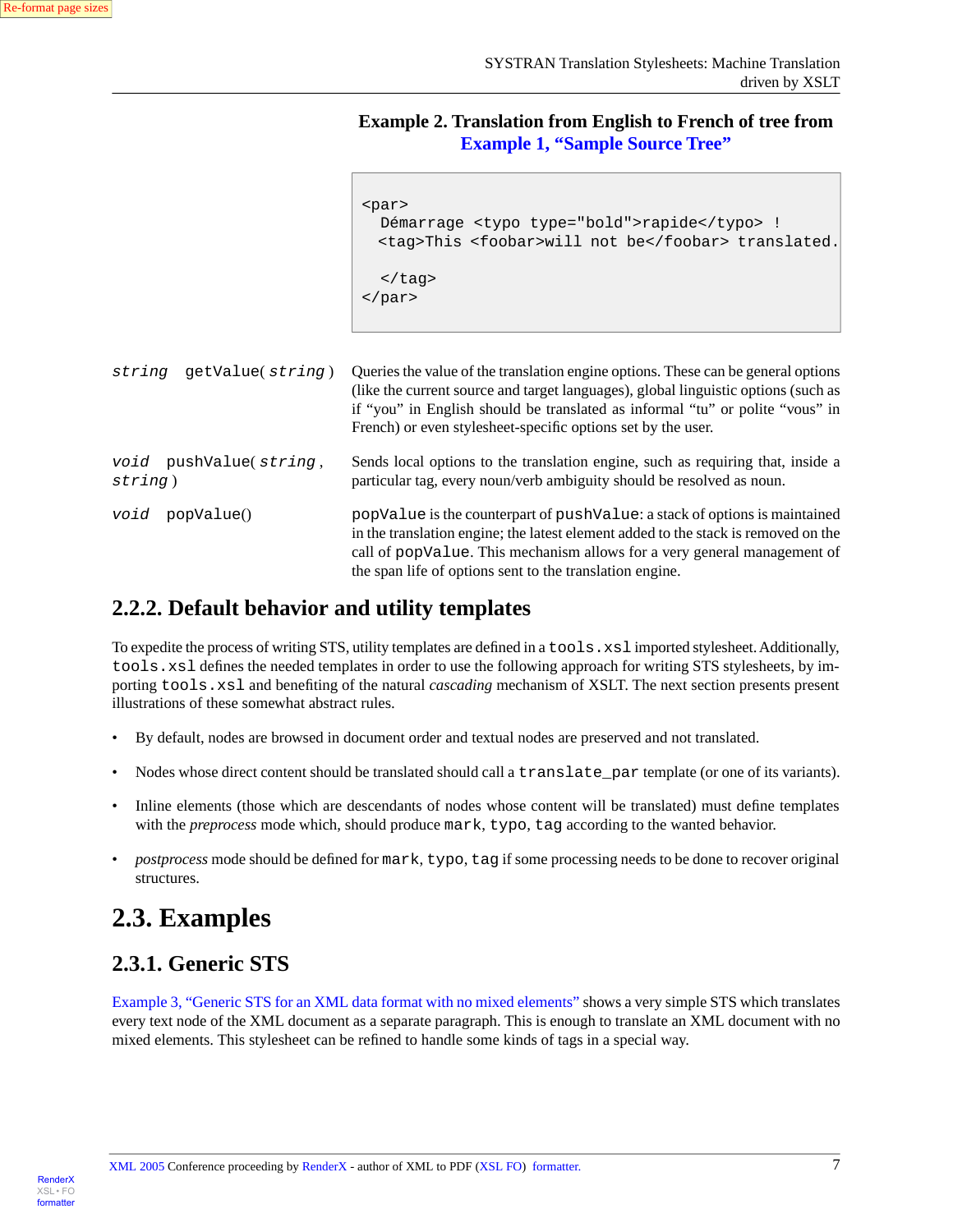

### **Example 3. Generic STS for an XML data format with no mixed elements**

```
<xsl:stylesheet version="1.0"
   xmlns:xsl="http://www.w3.org/1999/XSL/Transform">
<xsl:import href="tools.xsl"/>
<xsl:template match="text()">
   <xsl:call-template name="translate_par">
     <xsl:with-param name="source" select="."/>
   </xsl:call-template>
</xsl:template>
</xsl:stylesheet>
```
### <span id="page-7-0"></span>**2.3.2. XHTML STS**

[Example 4, "Partial STS for XHTML"](#page-8-0) shows a simplified and partial STS for translating XHMTL files. The following features are illustrated:

- b and strong tags are converted to typo tags during preprocess. Bold character properties are converted back to strong tags. There is an additional way to restore the exact original tags, which is not detailed here.
- The content of p, h<sub>1</sub>, h<sub>2</sub>... is translated.
- An option is sent to the translation engine for a special handling of  $\text{title tags}.$
- alt and title are translated, except in special cases (we have the full expressive power of XPath and XSLT to refine the conditions).
- For block quotations, both the source and the translation are kept in document translation.

Note that this illustration only scratches the surface of possibilities able to be expressed via STS.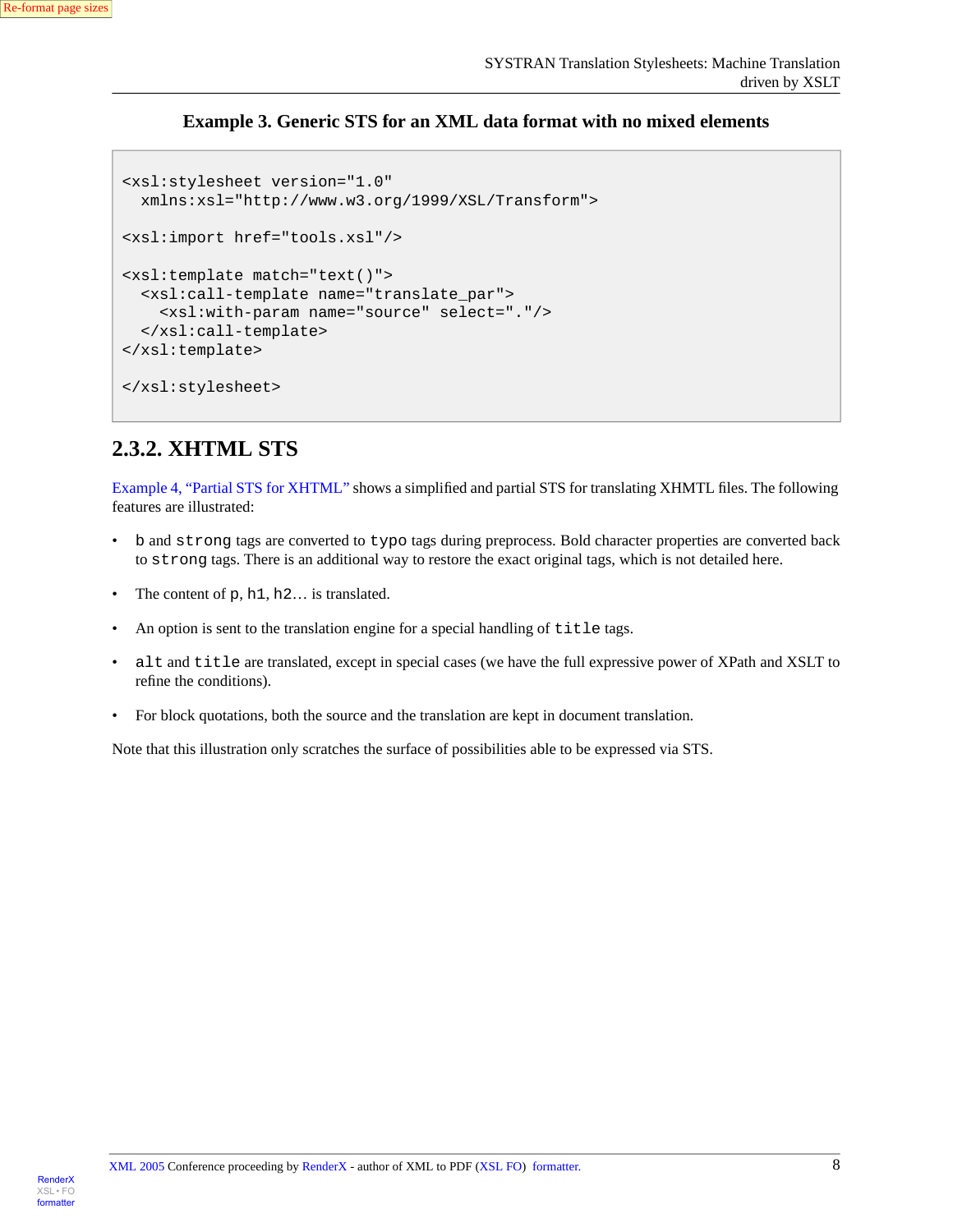#### **Example 4. Partial STS for XHTML**

```
<xsl:stylesheet version="1.0"
  xmlns:xsl="http://www.w3.org/1999/XSL/Transform"
  xmlns:h="http://www.w3.org/1999/xhtml"
  xmlns:systran="http://www.systransoft.com/xslfunctions"
  extension-element-prefixes="systran">
<xsl:import href="tools.xsl"/>
<!-- Character properties -->
<xsl:template match="h:b|h:strong" mode="preprocess">
   <typo bold="1">
     <xsl:apply-templates mode="preprocess"/>
   </typo>
</xsl:template>
<xsl:template match="typo[@bold='1']" mode="postprocess">
   <xsl:element name="strong"
                            namespace="http://www.w3.org/1999/xhtml">
     <xsl:apply-templates mode="postprocess"/> 
  </xsl:element>
</xsl:template>
<!-- Tags with content to translate -->
<xsl:template match="h:p|h:li|h:h1|h:h2|h:h3|h:h4|h:h5|h:h6">
   <xsl:copy>
     <xsl:apply-templates select="@*"/>
     <xsl:call-template name="translate_par">
       <xsl:with-param name="source" select="node()"/>
     </xsl:call-template>
  </xsl:copy>
</xsl:template>
<!-- Translate title, resolving verb/nouns ambiguities to nouns -->
<xsl:template match="title">
   <xsl:value-of select="systran:pushValue('TITLE','1')" />
   <xsl:copy>
     <xsl:apply-templates select="@*"/>
     <xsl:call-template name="translate_par">
       <xsl:with-param name="source" select="text()"/>
     </xsl:call-template>
   </xsl:copy>
   <xsl:value-of select="systran:popValue()" />
</xsl:template>
<!-- @title and @alt should be translated… -->
<xsl:template match="@title|@alt">
   <xsl:call-template name="translate_par">
     <xsl:with-param name="source" select="."/>
   </xsl:call-template>
</xsl:template>
```


[XML 2005](http://2005.xmlconference.org/) Conference proceeding by [RenderX](http://www.renderx.com) - author of XML to PDF [\(XSL FO\)](http://www.w3.org/Style/XSL) [formatter.](http://www.renderx.com/tools/xep.html) 9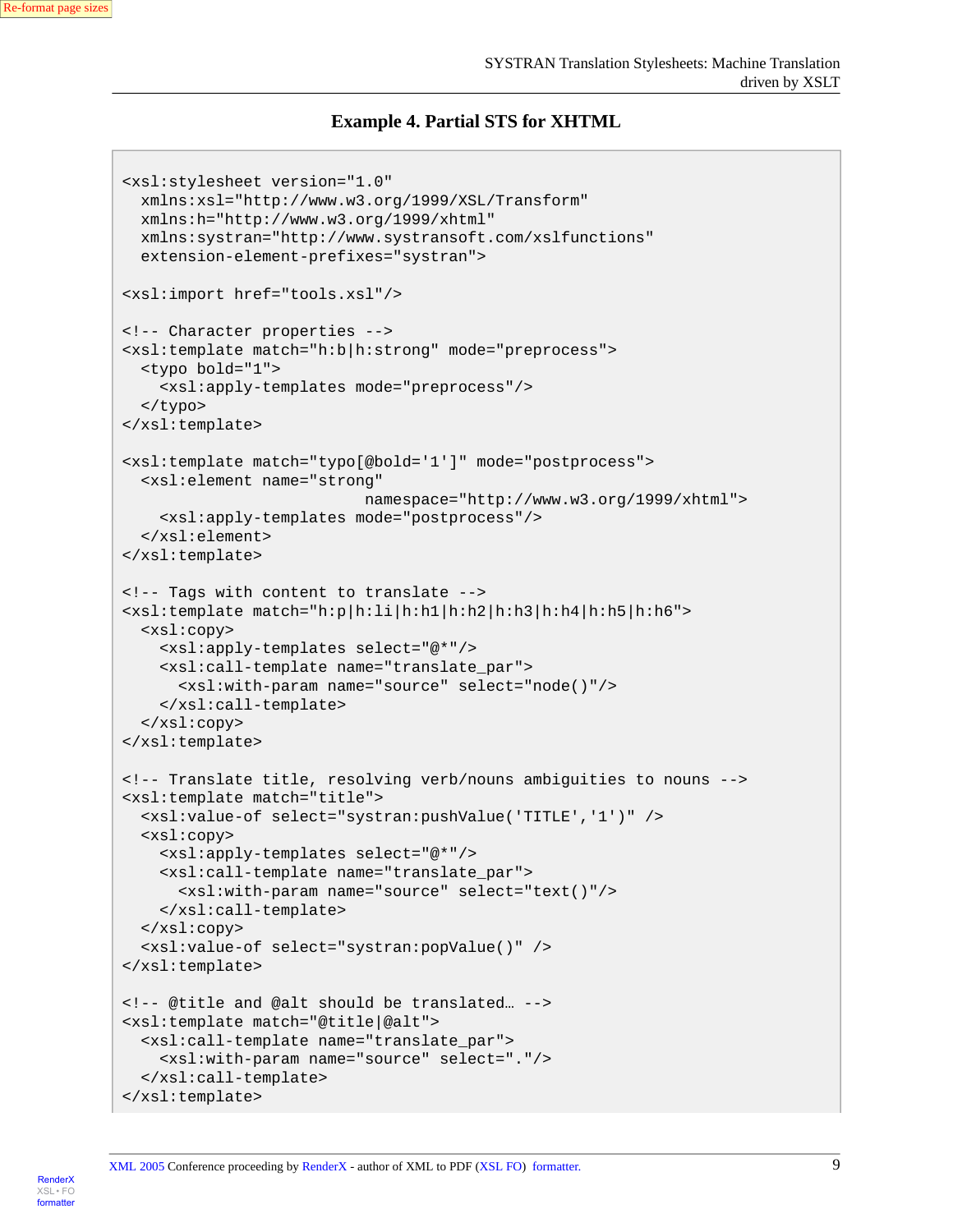[RenderX](http://www.google.com/search?q=http://www.renderx.com&btnI=I%27m+Feeling+Lucky)

[XSL•](http://www.google.com/search?q=http://www.w3.org/Style/XSL&btnI=I%27m+Feeling+Lucky) FO formatte

```
<!-- … except for acronyms or abbreviations -->
<xsl:template match="@title[name(..)='abbr' or name(..)='acronym']">
  <xsl:copy/>
</xsl:template>
<!-- Keep both source and translation in result for blockquote -->
<xsl:template match="blockquote">
     <xsl:copy-of select="." />
     <xsl:copy>
       <xsl:apply-templates select="@*"/>
       <xsl:call-template name="translate_par">
         <xsl:with-param name="source" select="node()"/>
       </xsl:call-template>
     </xsl:copy> 
 </xsl:template>
</xsl:stylesheet>
```
## <span id="page-9-0"></span>**3. Multilingual publishing workflows overview**

The millions of web pages machine translated<sup>2</sup> per day through search engines result pages have the following characteristic: machine translation directly deals with the publishing format – most of the time poorly structured HTML – of a content that was not originally meant to be translated. Localization is triggered "on-demand" by the user and there is no connection between the publishing workflow and this localization workflow. The translation engine must deal with the publishing format and guess the structure beyond the format. A good example of this can be seen by the use of separators (like  $\vert \cdot \cdot \cdot \rangle$ ) on webpages – they are used sometimes as item separators, sometimes as formatting symbols, sometimes as list bullets… without any algorithmic way to differentiate these uses.

More over, the translation engine is using a "tolerant" (similar to *quirks* mode of common browsers) HTML filter to parse the content and to restore the translated text in the original format. But the formatting of the result can be imperfect since text length is not preserved and might break "visual adjustments" performed by stylesheets or manually by webmasters.

<span id="page-9-1"></span>Finally, the user, using Machine Translation (MT) as a *gisting* tool, is most of the time not aware of the content of the page before translation; and he would not be able to parameterize the translation process accordingly. As a result of all of this, the translation quality is generally lower than possible — the translation process is too far from the document structure to deal with its semantic.



### **Figure 2. Traditional MT Publishing Workflow: Authoring, Publishing, MT Localization**

<sup>&</sup>lt;sup>2</sup>In early 2005, the estimated number of pages translated by SYSTRAN translation engines was about 20,000,000 pages a day.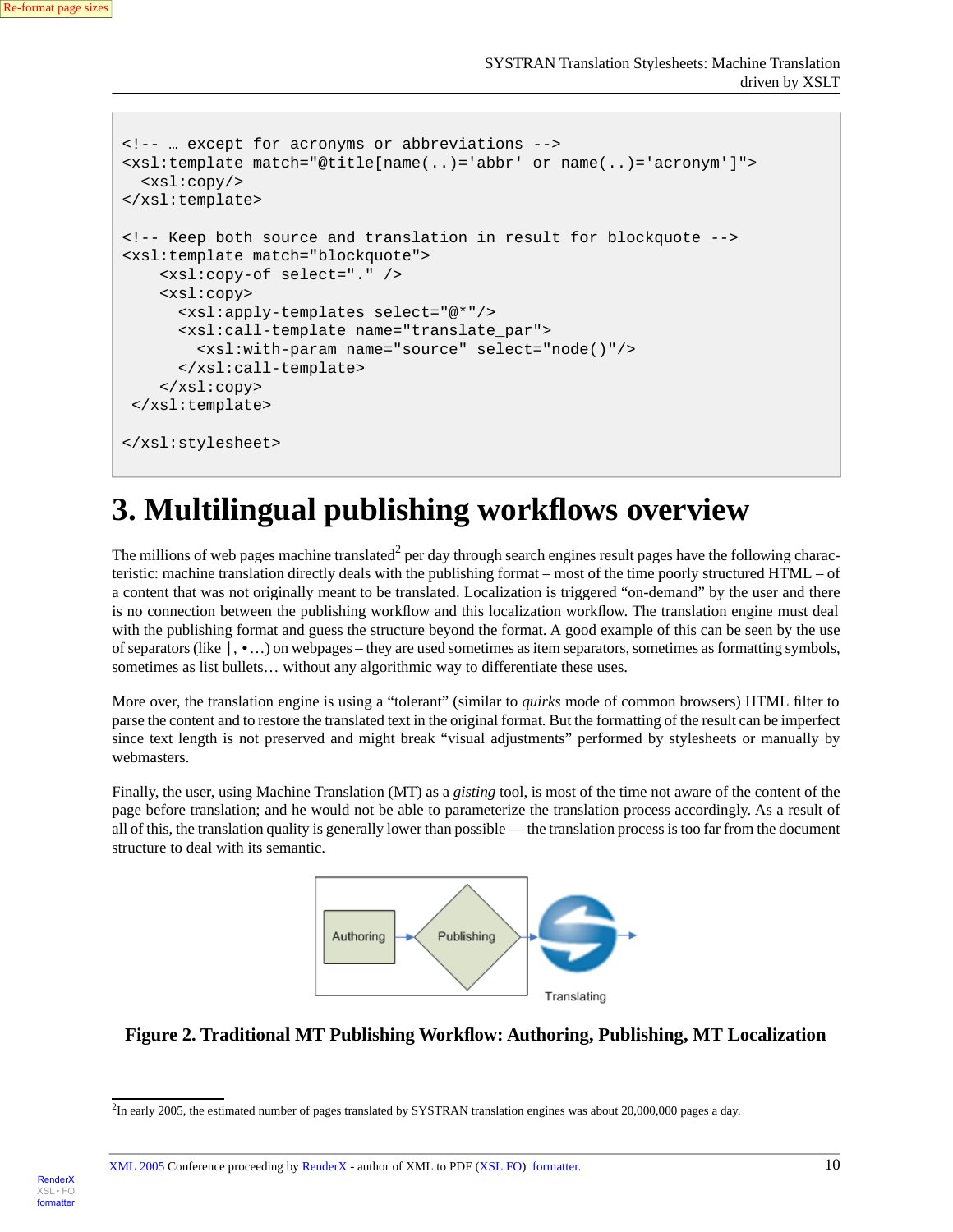<span id="page-10-0"></span>

#### **Figure 3. Better MT Publishing Workflow: Authoring, MT Localization, Publishing**

[Figure 2, "Traditional MT Publishing Workflow: Authoring, Publishing, MT Localization"](#page-9-1) represents this first usage. A direct improvement of this workflow is to introduce localization before publishing (see [Figure 3, "Better MT Pub](#page-10-0)[lishing Workflow: Authoring, MT Localization, Publishing"\)](#page-10-0), on the authoring format (ideally, an XML format) with the following direct benefits:

- The content might be more structured and is not impacted with publishing effects.
- Localization is performed by the content provider, who is aware of the semantic domain of the content, and the translation process can be customized accordingly.

To achieve this, translation process must deal directly with the user own XML structure and turn document syntax into linguistic information used by the engine to provide a customized translation. This is performed through the use of Translation Stylesheet as described in previous section.

The workflow can be improved further by introducing a interaction between the author and the machine translation through the STS (see [Figure 4, "Ideal MT Publishing Workflow: Authoring with MT in mind, MT Localization, Pub](#page-11-1)[lishing"\)](#page-11-1). In this workflow, the author is notified during the editing of the content, similarly to an active spellcheck, that some expressions are ambiguous, that some structure is too complex and might result in a bad translation, that some word is not known by the translation engine… The author can then choose to adjust the content or to annotate the document with linguistic markup which will be processed by the STS. This added information will improve the quality of the translation for any target language, without requiring the author to be familiar with this language.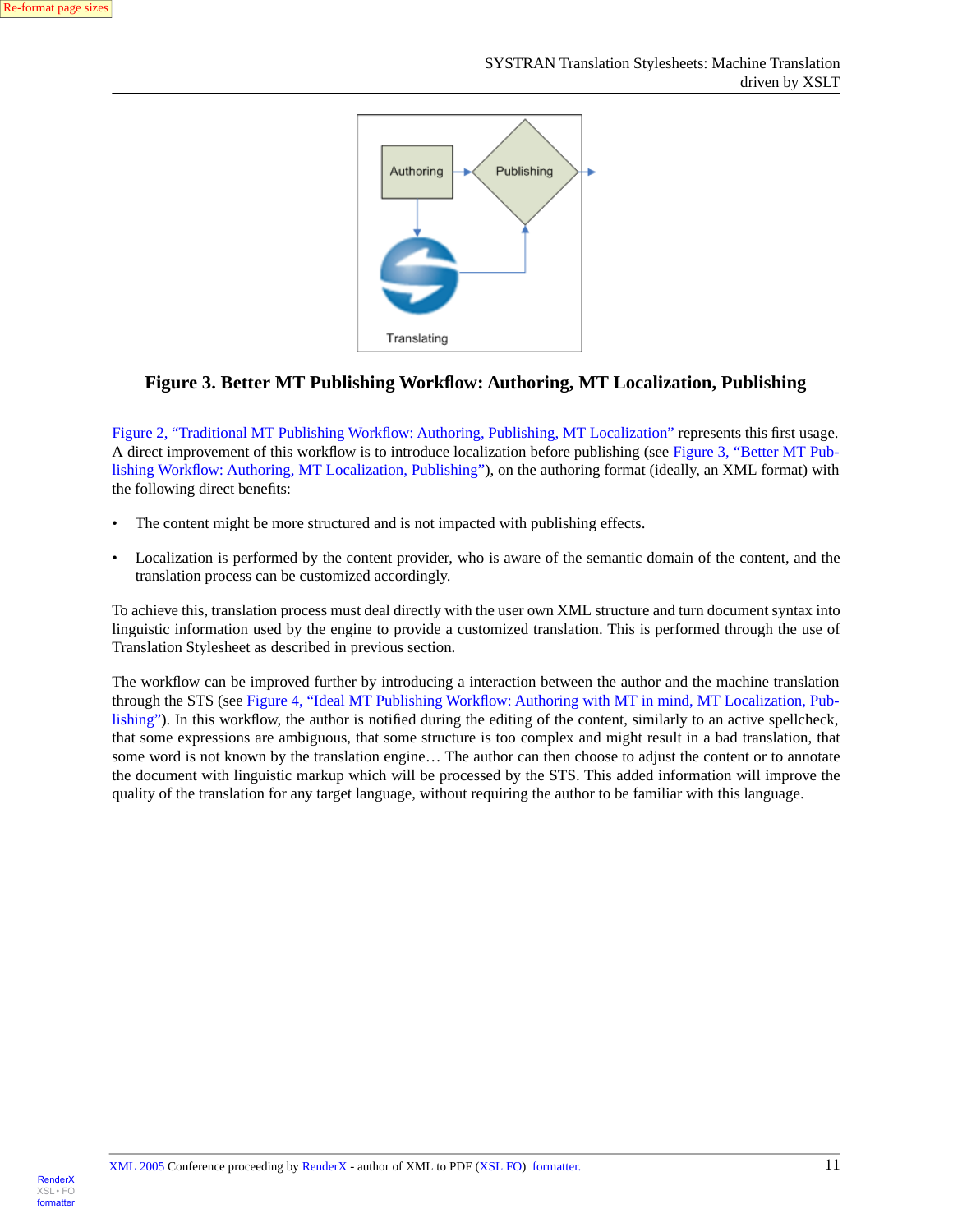**Render**X

[XSL•](http://www.google.com/search?q=http://www.w3.org/Style/XSL&btnI=I%27m+Feeling+Lucky) FO formatte

<span id="page-11-1"></span>

### <span id="page-11-0"></span>**Figure 4. Ideal MT Publishing Workflow: Authoring with MT in mind, MT Localization, Publishing**

## **4. Applying STS to structured but non XML content**

The use of STS presented above is restricted to the translation of XML documents<sup>3</sup>. However, it would be nice to be able to handle non XML content (e.g. Microsoft Word, LaTeX, PDF, e-mails…) with all the benefits of STS, since these formats are still widely used, both for authoring and publishing. A way to achieve this is to have converters to and from an XML format. We present here how to use OASIS XLIFF [\[XLIFF\]](#page-13-1) for this purpose. XLIFF is the XML Localization Interchange File Format designed by a group of software providers, localization service providers, and localization tools providers. This format allows to extract text content from any document format, together with normalized information about document structure and character properties. After localization, the original format can be reconstructed (*merge* process) based on the translated strings.

<span id="page-11-2"></span>To get benefit from the STS and allows same level of translation fine-tuning that STS provide for translating XML format, the filter converting source format into XLIFF should preserve as much structure from the source document as possible. For instance, through the use of the XLIFF group tag, high level document formating such as tables or lists can be represented. Use of bpt tags can reflect character properties in the source format... The semantics of those tags is then described within an STS and allows the translation engine to deal with any type of document property. [Figure 5, "STS translation of non XML document through XLIFF interchange format"](#page-11-2) describes the complete workflow.



**Figure 5. STS translation of non XML document through XLIFF interchange format**

<sup>&</sup>lt;sup>3</sup>Actually, the use of libxml2/libxslt libraries [\[LIBXML\]](#page-13-2) allows us to handle HTML documents with STS as well.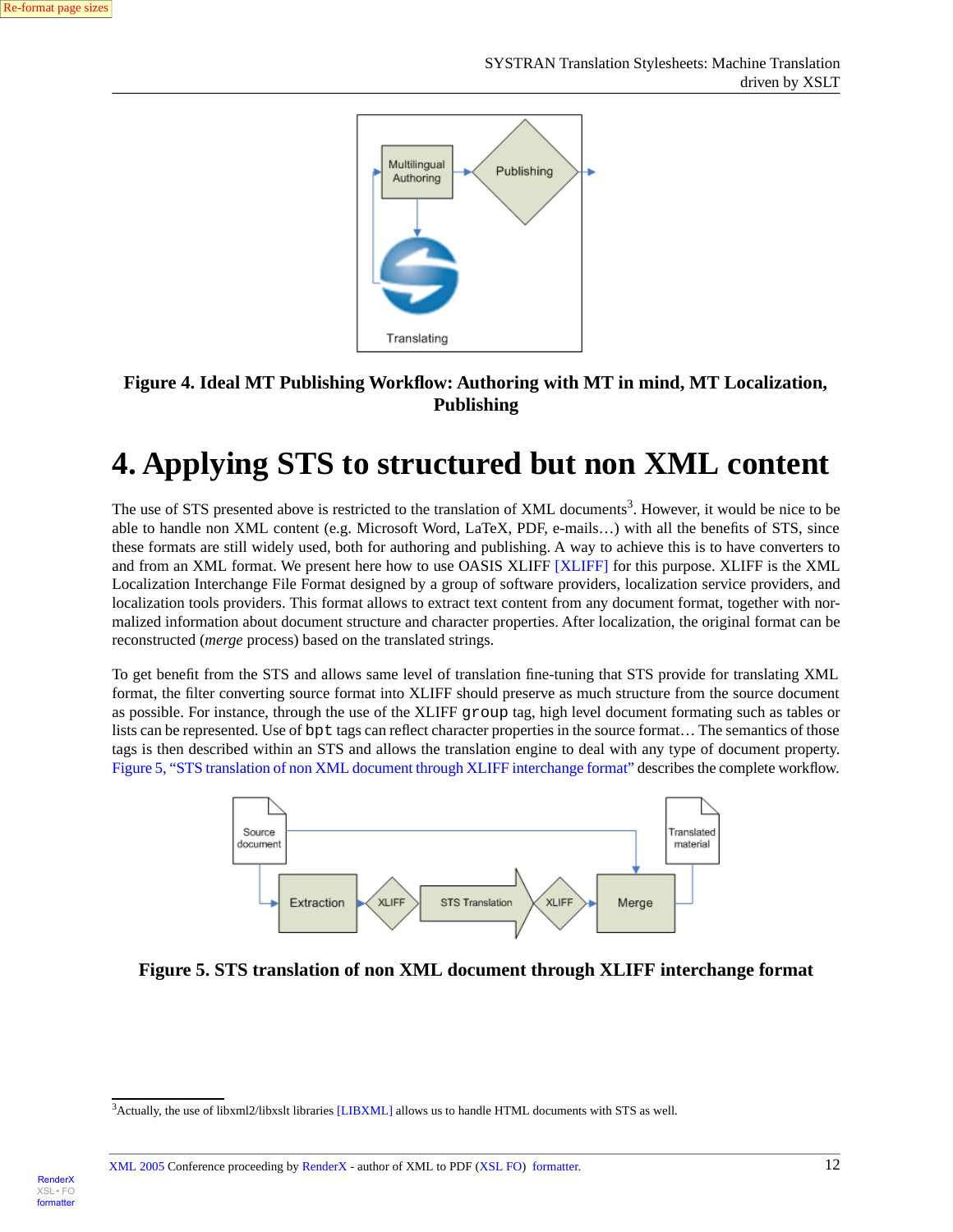

# <span id="page-12-0"></span>**5. Conclusion**

We have presented an innovative application of XSLT that is used to drive a complex external process with parameters: a Machine Translation system. This mechanism binds the deep structure of the source document to the translation engine options. This renders a correlation between the document syntax and its underlying linguistic structure. Conversely, one can enrich the document structure with linguistic information in order to improve the quality of machine translation results. In an optimal workflow, the author and the translation engine interact with a feedback - structure enrichment cycle.

<span id="page-12-1"></span>This tool is the first step towards an authoring process that is cognizant of the increasing demands for multilingual content.

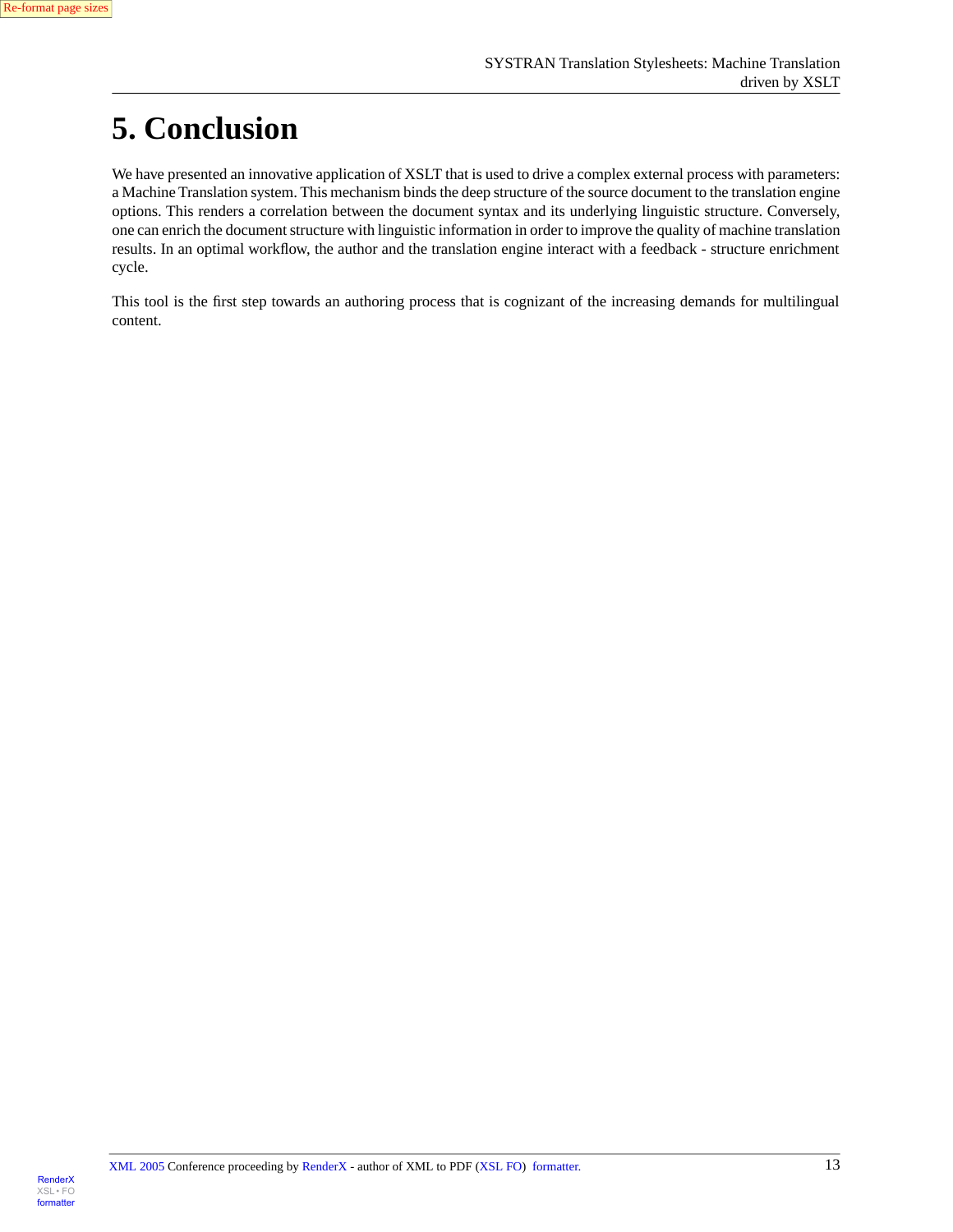# **Bibliography**

<span id="page-13-2"></span><span id="page-13-0"></span>[EXSLT] *Extended XSLT*. <http://www.exslt.org/> .

<span id="page-13-1"></span>[LIBXML] *The XML C parser and toolkit of Gnome*. Available under the MIT license at <http://www.xmlsoft.org/> .

[XLIFF] *XML Localization Interchange File Format*. White-paper available at [http://www.oasis](http://www.oasis-open.org/apps/group_public/download.php/3110/XLIFF-core-whitepaper_1.1-cs.pdf)[open.org/apps/group\\_public/download.php/3110/XLIFF-core-whitepaper\\_1.1-cs.pdf](http://www.oasis-open.org/apps/group_public/download.php/3110/XLIFF-core-whitepaper_1.1-cs.pdf) .